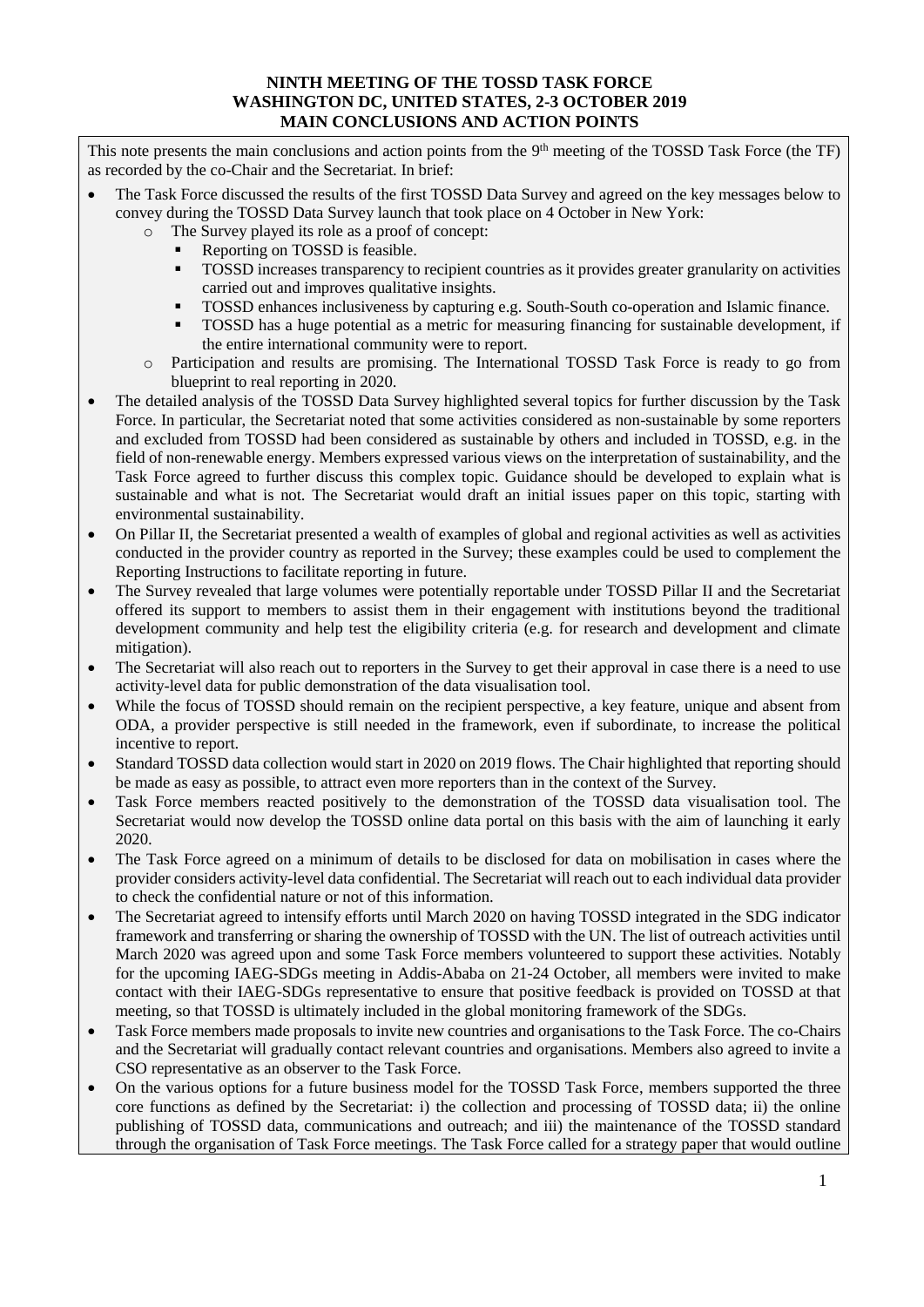the various functions (including core and proposed additional ones), financing options and related costs. The paper would be prepared by the co-Chairs with support of interested Task Force members. The final financing options could be a mix of the three financing options proposed, as each have advantages and drawbacks.

- Task Force members agreed on adjustments to the existing text of the Reporting Instructions in relation to a few various topics. However, based on the discussion at the meeting, they requested further reflection on the recording of debt relief operations, the inclusion of a new modality for "research and development" activities and the text for the preamble on the aspirational principle to avoid brain drain when extending support to students in provider countries.
- Indonesia presented the preliminary highlights of the TOSSD pilot study carried out in August 2019. Indonesia confirmed that their South-South and Triangular Cooperation Report includes a project-by-project detail. The Secretariat will include the Indonesian projects in the TOSSD Data Survey. Indonesia confirmed that TOSSD will fill a data gap for the country as the country is interested in getting data from all actors on the SDGs. TOSSD will be used for the purpose of evaluating and monitoring the SDGs. TOSSD can also help structure institutionally Indonesia's development co-operation, in a context where the country is building its aid agency and moving from a recipient to a provider positioning.
- The Secretariat provided an update on the Peace and Security pilot which would be published in the course of October/November.
- Two members commented on the eligibility criteria for peace and security in the Reporting Instructions and requested amendments in the wording. The Secretariat would develop a proposal for discussion by the Task Force at its next meeting for a revised text on:
	- o Peacekeeping (to acknowledge that a "party" in the UN context meant a "state", and peacekeeping operations authorised by a UN Security Council resolution were eligible).
	- o Engagement with partner countries' military (to use more neutral and concrete language for the eligibility criterion i)).
- For one participant, there was no regional or global consensus on the concept of "international public goods". Possible adjustments (e.g. a footnote) to the Reporting Instructions would be discussed at the next Task Force meeting to address this comment.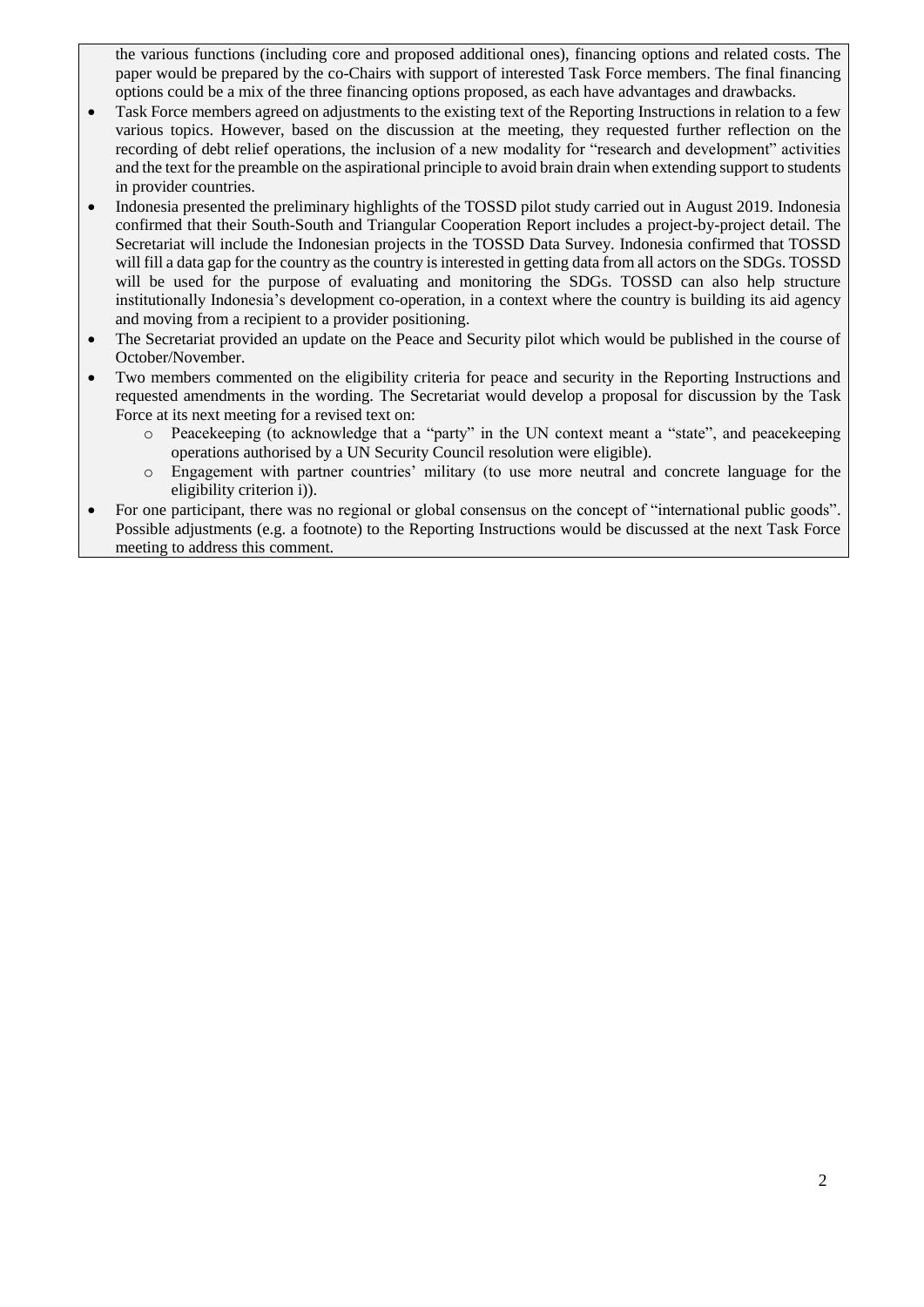| Item 1. | <b>Introduction and welcome</b>                                                                                                                                                                                                                                                                                                                                                                                                                                                                                                                                                                                                                                                                                                                                                                                                                                                                                                                                                                                                                                                                                                                                                                                                                                                                                                                                                                                                                                                                                                                                                                                                                                                                                                                                                                                                 |
|---------|---------------------------------------------------------------------------------------------------------------------------------------------------------------------------------------------------------------------------------------------------------------------------------------------------------------------------------------------------------------------------------------------------------------------------------------------------------------------------------------------------------------------------------------------------------------------------------------------------------------------------------------------------------------------------------------------------------------------------------------------------------------------------------------------------------------------------------------------------------------------------------------------------------------------------------------------------------------------------------------------------------------------------------------------------------------------------------------------------------------------------------------------------------------------------------------------------------------------------------------------------------------------------------------------------------------------------------------------------------------------------------------------------------------------------------------------------------------------------------------------------------------------------------------------------------------------------------------------------------------------------------------------------------------------------------------------------------------------------------------------------------------------------------------------------------------------------------|
|         | The two co-Chairs of the Task Force, Mr. Risenga Maluleke and Mr. Laurent Sarazin, thanked the<br>IDB and the United States for hosting the ninth meeting of the Task Force, as well as all participants<br>for their attendance. To allow for the participation of Mr Maluleke via video conference for the most<br>important sessions, and to accommodate the travel schedule of one member of the Secretariat, the<br>agenda of the meeting was slightly reshuffled. The items were covered as follows: on day 1, items<br>1, 2, 5, 3 in that order. On day 2: items 6, 9, 7 and 8 in that order. Mr. Maluleke participated through<br>video conference, for items 1, 2, 5 and 6 of the agenda.                                                                                                                                                                                                                                                                                                                                                                                                                                                                                                                                                                                                                                                                                                                                                                                                                                                                                                                                                                                                                                                                                                                              |
| Item 2. | <b>TOSSD data survey - Main results</b>                                                                                                                                                                                                                                                                                                                                                                                                                                                                                                                                                                                                                                                                                                                                                                                                                                                                                                                                                                                                                                                                                                                                                                                                                                                                                                                                                                                                                                                                                                                                                                                                                                                                                                                                                                                         |
|         | The Secretariat presented the main results of the Survey that made it a success:                                                                                                                                                                                                                                                                                                                                                                                                                                                                                                                                                                                                                                                                                                                                                                                                                                                                                                                                                                                                                                                                                                                                                                                                                                                                                                                                                                                                                                                                                                                                                                                                                                                                                                                                                |
|         | 42 responses were received in total. This is quite encouraging as a first test data collection<br>exercise, and it is expected that more entities report to TOSSD in the future, through<br>advocacy work by the Secretariat.<br>The Survey allowed to collect new activities in support of sustainable development, not<br>reported in international statistics on development finance so far, including from new<br>providers. The Survey also gathered more detailed information on activities by<br>multilateral agencies. In total, the data Survey completed by estimates derived from OECD<br>DAC statistics for non-respondents showed first orders of magnitudes of USD 215 billion<br>for Pillar I, USD 80 billion for Pillar II and USD 40 billion for amounts mobilised from the<br>private sector.<br>The Survey showed how TOSSD provides more transparency on sustainable<br>development finance at country level. The examples of Afghanistan and Indonesia<br>illustrate the magnitude of additional activities collected, contributing to various SDGs and<br>not reported so far.<br>As regards Pillar II, TOSSD proved its potential to fill an information gap on<br>contributions to International Public Goods that support the achievement of SDGs.<br>The Survey captured norm-setting work by the UN as well as R&D expenditures not<br>reported so far, contributing to various international public goods (health, climate<br>mitigation, biodiversity, peace and security, satellites and information systems).<br>The Survey prompted efforts to identify additional blended finance operations.<br>The Survey highlighted the <b>potential of TOSSD for different communities</b> (e.g.<br>multilateral organisations, traditional providers, Islamic finance and South-South co-<br>operation). |
|         | The Task Force welcomed the outcome of the Survey; members were happy that their efforts in<br>participating in the Survey had led to these positive and impressive results. This would in turn<br>provide them with an incentive to move ahead and pursue reporting on a regular basis. Members<br>provided feedback on the key findings:<br>The question was raised of whether it was appropriate to picture TOSSD as a "gap filler" as<br>TOSSD was a metric needed in itself, and of a longer-term nature.<br>The Survey demonstrated the feasibility of TOSSD, and it was time to go "industrial" and<br>collect TOSSD data on a regular basis.<br>The estimated total volume of TOSSD was approximately double the ODA figure,<br>$\qquad \qquad -$<br>illustrating the potential of a metric for wider sustainable development finance.<br>There was a need to remain cautious about the first estimated TOSSD total of USD 295<br>billion to manage expectations vis-à-vis the magnitude of financing needs announced in the<br>context of the AAAA (which are more in the orders of trillions rather than billions).<br>The SDGs could not be directly connected with finance, and in any case many targets were<br>aspirational rather than quantitative; wording used in the presentation of the Survey results<br>should be adjusted in this regard.<br>TOSSD captured inputs and not development impact or results. As such, it cannot provide<br>a complete picture of South-South Co-operation.                                                                                                                                                                                                                                                                                                                  |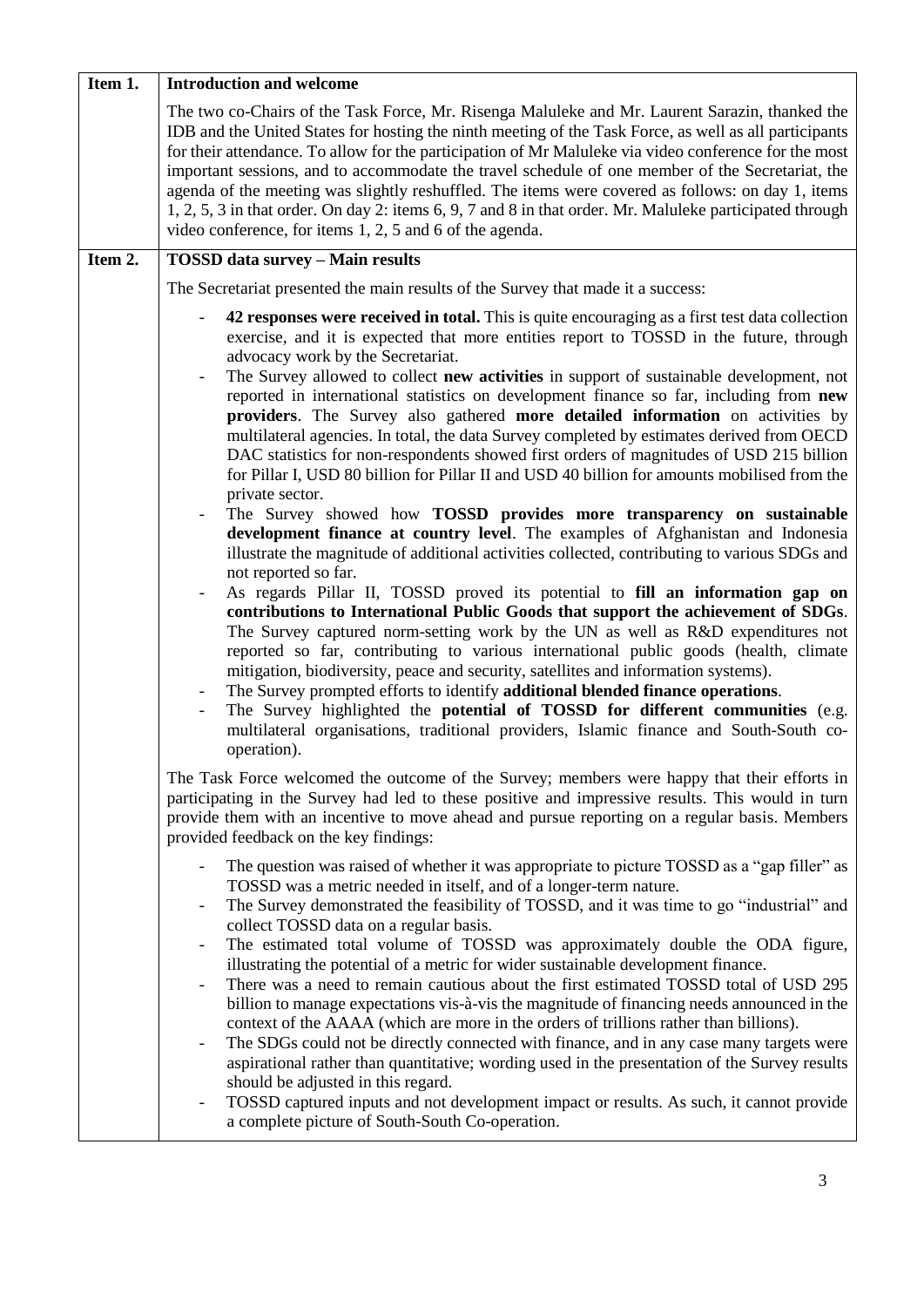|         | The discussion helped develop the main messages to convey during the TOSSD Data Survey launch<br>that took place on 4 October in New York:                                                                                                                                                                                                                                                                                                                                                                                                                                                                                                                                                                                                                                                                                                                                                                                                                                                                                                                                                                                                                                                                                                                                                                                                                                                                                                                                                                                                                                                                                                                                                                                                                                                                                                                                                                                                                                                                                                                                                                                                                                       |
|---------|----------------------------------------------------------------------------------------------------------------------------------------------------------------------------------------------------------------------------------------------------------------------------------------------------------------------------------------------------------------------------------------------------------------------------------------------------------------------------------------------------------------------------------------------------------------------------------------------------------------------------------------------------------------------------------------------------------------------------------------------------------------------------------------------------------------------------------------------------------------------------------------------------------------------------------------------------------------------------------------------------------------------------------------------------------------------------------------------------------------------------------------------------------------------------------------------------------------------------------------------------------------------------------------------------------------------------------------------------------------------------------------------------------------------------------------------------------------------------------------------------------------------------------------------------------------------------------------------------------------------------------------------------------------------------------------------------------------------------------------------------------------------------------------------------------------------------------------------------------------------------------------------------------------------------------------------------------------------------------------------------------------------------------------------------------------------------------------------------------------------------------------------------------------------------------|
|         | The Survey played its role as a proof of concept:<br>Reporting on TOSSD is feasible.<br>TOSSD increases transparency to recipient countries as it provides greater<br>granularity on activities carried out and improves qualitative insights.<br>TOSSD enhances inclusiveness by capturing e.g. South-South co-operation and<br><b>Islamic finance.</b><br>TOSSD has a huge potential as a metric for measuring financing for sustainable<br>development, if the entire international community were to report.<br>Participation in and results of the Survey are promising. The International TOSSD<br>Task Force is ready to go from blueprint to real reporting in 2020.                                                                                                                                                                                                                                                                                                                                                                                                                                                                                                                                                                                                                                                                                                                                                                                                                                                                                                                                                                                                                                                                                                                                                                                                                                                                                                                                                                                                                                                                                                     |
| Item 3. | TOSSD data survey - Detailed analysis of the results and lessons learnt                                                                                                                                                                                                                                                                                                                                                                                                                                                                                                                                                                                                                                                                                                                                                                                                                                                                                                                                                                                                                                                                                                                                                                                                                                                                                                                                                                                                                                                                                                                                                                                                                                                                                                                                                                                                                                                                                                                                                                                                                                                                                                          |
|         | The Secretariat shared findings and lessons learnt from the Survey on various topics highlighted<br>below, and the Task Force provided inputs to each.                                                                                                                                                                                                                                                                                                                                                                                                                                                                                                                                                                                                                                                                                                                                                                                                                                                                                                                                                                                                                                                                                                                                                                                                                                                                                                                                                                                                                                                                                                                                                                                                                                                                                                                                                                                                                                                                                                                                                                                                                           |
|         | Experience with the key eligibility criterion: sustainable development                                                                                                                                                                                                                                                                                                                                                                                                                                                                                                                                                                                                                                                                                                                                                                                                                                                                                                                                                                                                                                                                                                                                                                                                                                                                                                                                                                                                                                                                                                                                                                                                                                                                                                                                                                                                                                                                                                                                                                                                                                                                                                           |
|         | Sustainability criterion<br>The Secretariat noted that some activities considered as non-sustainable by some reporters and<br>excluded from TOSSD had been considered as sustainable by others and included in TOSSD,<br>e.g. in the field of non-renewable energy.<br>The discussion highlighted various views on this topic:<br>$\overline{\phantom{a}}$<br>Although there was general agreement that non-renewable energy (e.g. coal-fired power<br>$\circ$<br>plants) was not sustainable, its use by developing countries could still be justified in<br>specific cases, i.e. in a transition phase to decarbonisation. A few members were<br>therefore of the view that projects in the field of non-renewable energy should not be<br>excluded from TOSSD by default.<br>The size of projects concerned nevertheless called for more scrutiny, on a case-by-case<br>$\circ$<br>basis, to verify the status of the country as regards transition to decarbonisation. One<br>member expressed the concern that TOSSD would lose credibility if the eligibility<br>criteria specified in the Reporting Instructions were not respected ("no substantial<br>detrimental effect is anticipated on one or more of the other targets").<br>One member justified the inclusion of non-renewable energy in its response to the<br>$\circ$<br>TOSSD Survey by the fact that the project was in line with the recipient country's<br>national plan and by connections between non-renewable energy and SDG targets 7.1<br>and 7.a. Moreover, non-renewable energy was reportable as ODA. The co-Chair noted<br>that TOSSD was different from ODA in this respect as it had a "sustainability" filter not<br>present in ODA.<br>One member noted that nuclear energy was carbon neutral and some activities in this<br>O<br>area (e.g. nuclear safety) ought to be considered support for sustainable development<br>and reportable in TOSSD. As for rail transport of coal, it should be considered on a case-<br>by-case basis whether the primary motive was transport or coal.<br>The Task Force agreed to further discuss how to comply with the sustainability criterion and to |
|         | develop a standard to which all could adhere. Paragraphs 47-49 of the Reporting Instructions<br>could be reinforced on this basis. Suggestions included using existing classifications such as the<br>sectors to decide on eligible/non-eligible activities or developing a manual or a Q&A document<br>to provide reporters with more guidance. The topic of sustainability should in any case be further<br>discussed and be examined in its three dimensions i.e. economic, environment and social (and<br>not environment in isolation).                                                                                                                                                                                                                                                                                                                                                                                                                                                                                                                                                                                                                                                                                                                                                                                                                                                                                                                                                                                                                                                                                                                                                                                                                                                                                                                                                                                                                                                                                                                                                                                                                                     |
|         | The co-Chair concluded the discussion by acknowledging the complexity of the topic.<br>$\overline{\phantom{a}}$<br>Although reporters had primary responsibility in screening the activities, they should not<br>be given total leeway on the interpretation of sustainability, to preserve the credibility of<br>TOSSD. Guidance should therefore be developed to explain what is sustainable and what<br>is not.                                                                                                                                                                                                                                                                                                                                                                                                                                                                                                                                                                                                                                                                                                                                                                                                                                                                                                                                                                                                                                                                                                                                                                                                                                                                                                                                                                                                                                                                                                                                                                                                                                                                                                                                                               |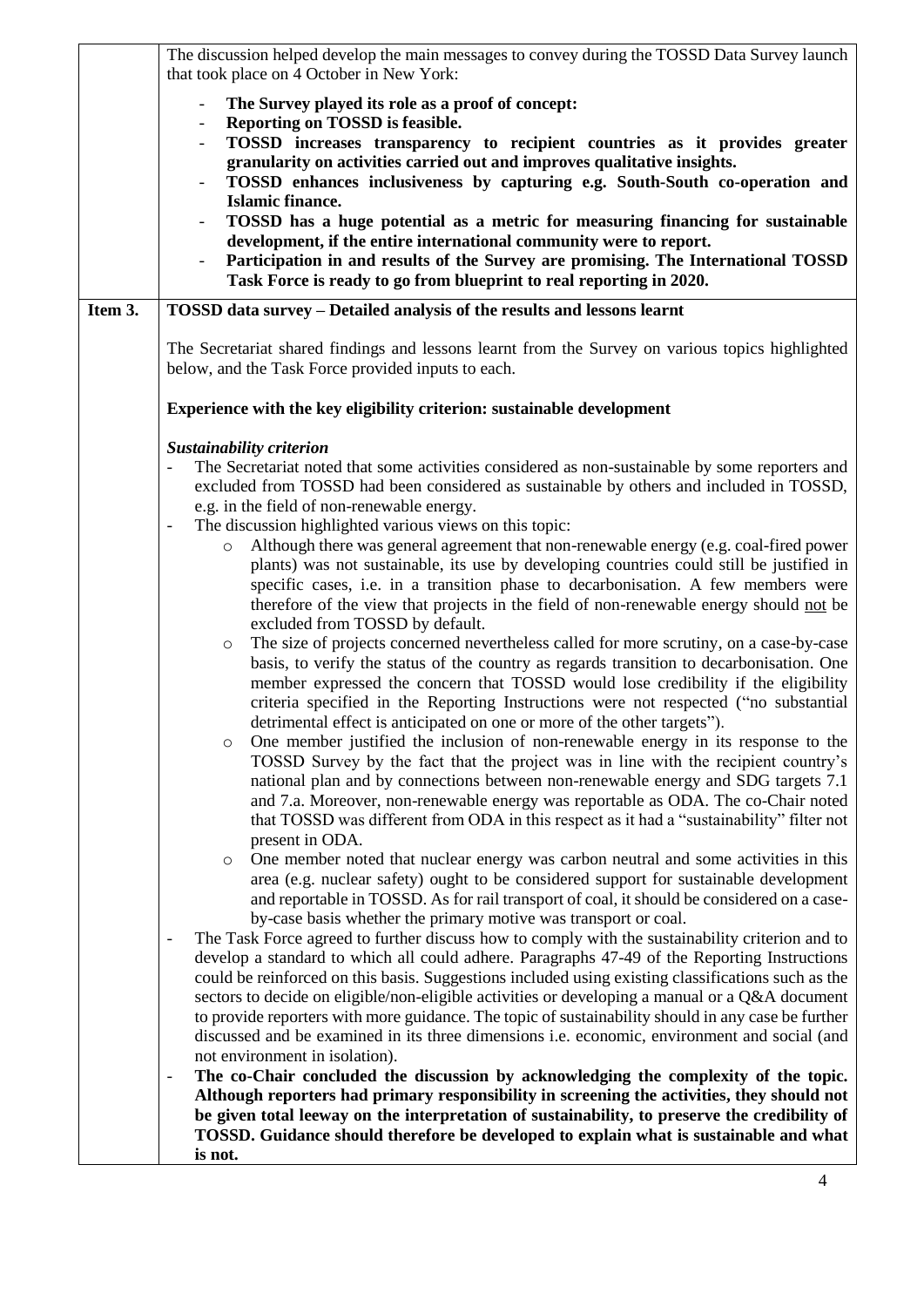# The Secretariat would draft an initial issues paper on this topic, starting with **environmental sustainability**.

# *SDG target/purpose code mapping*

- In general, the mapping was found useful for the purpose of the Survey, and many members thought it should be kept until SDG targets are fully integrated in reporters' systems. However, one member warned that the mapping was not perfect and should be accompanied with a guidance note. In any case, a deadline should be set for providers to integrate SDGs in their systems.

# **Highlights of TOSSD activities reported under Pillar I and II**

- Countries that reported on **South-South co-operation** were Brazil (mainly scholarships and in-kind TC), Costa Rica (in-kind technical co-operation activities) and Nigeria (in-kind technical co-operation activities, reported information on the activities but not on the cost of providing the support).
- Countries and institutions that reported on **triangular co-operation** were Costa Rica, EU, Korea, Latvia, Portugal, SESRIC, Slovenia, Spain and Sweden.
- **Export credits** reported in the data Survey amounted to USD 5 billion. They financed activities in the sectors of energy (renewable but also non-renewable), water supply, industry and transport.
- New activities reported under Pillar I, beyond ODA or OOF, included projects in the fields of **migration** (e.g. migration policies, border management), **peace and security** (e.g. counter terrorism, disarmament conventions), **human rights** (e.g. support to the International Holocaust Remembrance Alliance) and **environment** (e.g. long-term protection of natural and cultural heritage).
- The volume of Pillar II activities collected through the survey additional to CRS amounted to USD 12.5 billion. The presentation included **a wealth of examples of global and regional activities as well as activities conducted in the provider country**; these examples could be used to complement the Reporting Instructions to facilitate reporting in future.
- The Survey revealed that **large volumes were potentially reportable under TOSSD Pillar II**. As these expenditures were generally not on the radar screen of the traditional development community, the Secretariat offered its support to members to assist them in their engagement with institutions beyond this community and help test the eligibility criteria (e.g. for research and development and climate mitigation).
- One member advised to be cautious in including new expenditures in Pillar II, and to go step by step. Guidelines should be developed progressively e.g. on environmental sustainability (see above) but also on peace and security and police sector as this had been the main concern expressed by CSOs during the consultation held on 1<sup>st</sup> October.
- One member shared its experience in the collection of Pillar II data for the Survey: it had used open source information but would strive to formalise the data collection process as from next year; it emphasised that the notion of global public goods was generally well understood, and the SDGs constituted a good entry point to engage with non-development geared counterparts. Another member highlighted that indeed a lot of sensitisation was needed to collect activities beyond usual development finance.

# **Treatment of activities channelled through multilateral institutions and how to avoid doublecounting inflows to and outflows from multilateral institutions in TOSSD**

- In the TOSSD framework, the ambition is that multilateral providers report on all activities that they undertake, regardless of whether the funds are unearmarked (core) or earmarked (non-core). In the data Survey, when agencies had been able to report on all their activities, double-counting was avoided by removing from provider countries' TOSSD data both earmarked and unearmarked contributions to these agencies.
- This prompted reactions from a few participants who signalled that, although TOSSD was a recipient-centric measure, a provider perspective was still needed in the framework, even if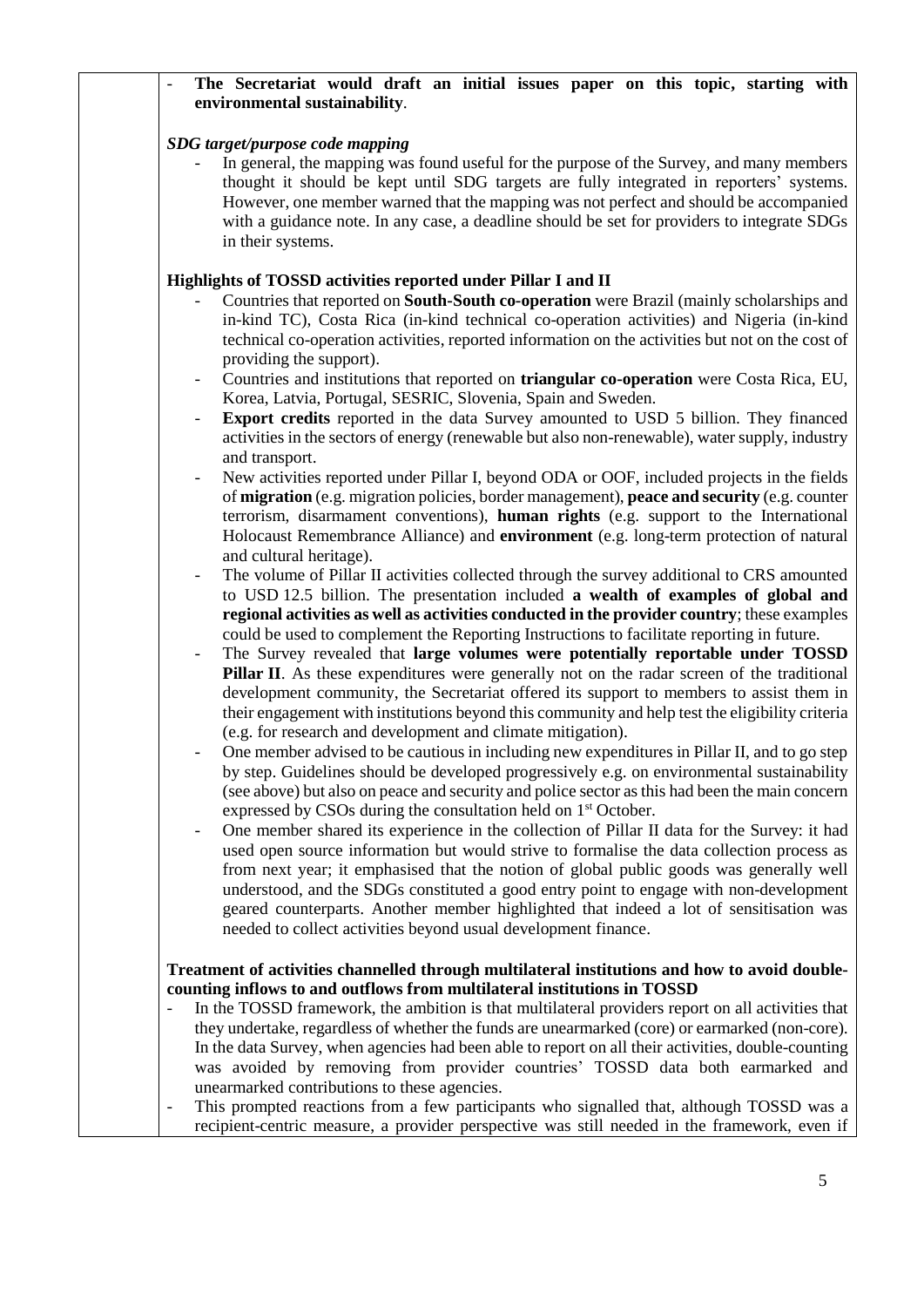|         | subordinate, to provide a political incentive to report. This was all the more critical for providers<br>with a high share of aid delivered through multilateral channels.<br>One member disagreed and recalled that the motivation for reporting in TOSSD should be linked<br>$\blacksquare$<br>to the SDG agenda and AAAA. The recipient focus was a key feature of TOSSD, unique and<br>absent from ODA. TOSSD was not meant to be used by providers to show off their expenditures.<br>The co-Chair noted there was a fine line to draw in this respect as a philanthropic motive to<br>provide more transparent data would not necessarily be enough to get more providers on board<br>and collect more data.<br>TOSSD data collection as from 2020<br>A few members wished to maintain the consistency between the ODA and TOSSD systems,<br>given the overlap, for the sake of simplicity and to limit the reporting burden. The timing of<br>the TOSSD data collection should be aligned with CRS reporting.<br>One member suggested checking the potential relevance of using global standards from<br>$\overline{\phantom{a}}$                                                                                           |
|---------|------------------------------------------------------------------------------------------------------------------------------------------------------------------------------------------------------------------------------------------------------------------------------------------------------------------------------------------------------------------------------------------------------------------------------------------------------------------------------------------------------------------------------------------------------------------------------------------------------------------------------------------------------------------------------------------------------------------------------------------------------------------------------------------------------------------------------------------------------------------------------------------------------------------------------------------------------------------------------------------------------------------------------------------------------------------------------------------------------------------------------------------------------------------------------------------------------------------------------------|
|         | Government accounts, to avoid creating unnecessary new standards.<br>As for the formatting issues encountered by the Secretariat, one member referred to JSON<br>as a helpful tool to help on this front.<br>Standard TOSSD data collection will start in 2020 on 2019 flows. The co-Chair<br>highlighted that reporting should be made as easy as possible, to attract even more<br>reporters than in the context of the Survey.                                                                                                                                                                                                                                                                                                                                                                                                                                                                                                                                                                                                                                                                                                                                                                                                  |
|         |                                                                                                                                                                                                                                                                                                                                                                                                                                                                                                                                                                                                                                                                                                                                                                                                                                                                                                                                                                                                                                                                                                                                                                                                                                    |
| Item 4. | TOSSD data visualisation tool and data disclosure                                                                                                                                                                                                                                                                                                                                                                                                                                                                                                                                                                                                                                                                                                                                                                                                                                                                                                                                                                                                                                                                                                                                                                                  |
|         | <b>TOSSD</b> data visualisation tool                                                                                                                                                                                                                                                                                                                                                                                                                                                                                                                                                                                                                                                                                                                                                                                                                                                                                                                                                                                                                                                                                                                                                                                               |
|         | The Secretariat made a demonstration of the proof of concept of the TOSSD data visualisation tool,<br>developed with the Tableau software. The tool uses the data collected during the Survey and displays<br>various aggregates by pillar, recipient and sector. Importantly, it gives easy access to the list of<br>underlying activities, to achieve maximum transparency. Regarding SDGs, as no quantitative<br>estimates are collected in TOSSD reporting, the tool tentatively presents a distribution of TOSSD by<br>SDG targets calculated on the basis of projects' amounts (despite the fact that this creates a bias in<br>favour of the most transversal goals such as 1 and 17).                                                                                                                                                                                                                                                                                                                                                                                                                                                                                                                                      |
|         | Task Force members reacted positively to the demonstration, and made a few comments:<br>It will be a good tool to disseminate TOSSD data and useful to publicise what TOSSD looks<br>like. A screen shot of the presentation should be inserted in the slides for the launch of the<br>TOSSD Data Survey, to illustrate potential use of the data.<br>Both OECD purpose codes and ISIC classification should be presented through the tool.<br>$\overline{\phantom{a}}$<br>The Survey was used as a proof of concept to kick off a longer term statistical system, it is<br>incomplete and should be kept separate from TOSSD data collected for future years, which<br>will be more robust.<br>One member signalled it would have concerns disseminating the data from the Survey as it<br>had been carried out in a pilot mode.<br>The provider perspective should be included in next stages of development.<br>It was confusing to see countries in Pillar II, and the tool should be adjusted to avoid this.<br>The Secretariat would now develop the TOSSD online data portal with the aim of launching it early<br>2020. The Secretariat will also reach out to reporters in the Survey to get their approval in case there |
|         | is a need to use activity-level data for public demonstration of the data visualisation tool.                                                                                                                                                                                                                                                                                                                                                                                                                                                                                                                                                                                                                                                                                                                                                                                                                                                                                                                                                                                                                                                                                                                                      |
|         | Data disclosure on the amounts mobilised                                                                                                                                                                                                                                                                                                                                                                                                                                                                                                                                                                                                                                                                                                                                                                                                                                                                                                                                                                                                                                                                                                                                                                                           |
|         | The Secretariat invited a discussion on the disclosure of information reported to the Survey on a<br>confidential basis, an issue that primarily pertained to the resources mobilised from the private sector.<br>It was clarified that this issue was not specifically related to TOSSD and that ongoing discussions on<br>possible solutions were ongoing between the Multilateral Development Banks and the OECD<br>Development Assistance Committee (OECD DAC). However, to enable a communication on the<br>full potential of TOSSD based on the Survey results, including on the amounts mobilised, an interim                                                                                                                                                                                                                                                                                                                                                                                                                                                                                                                                                                                                               |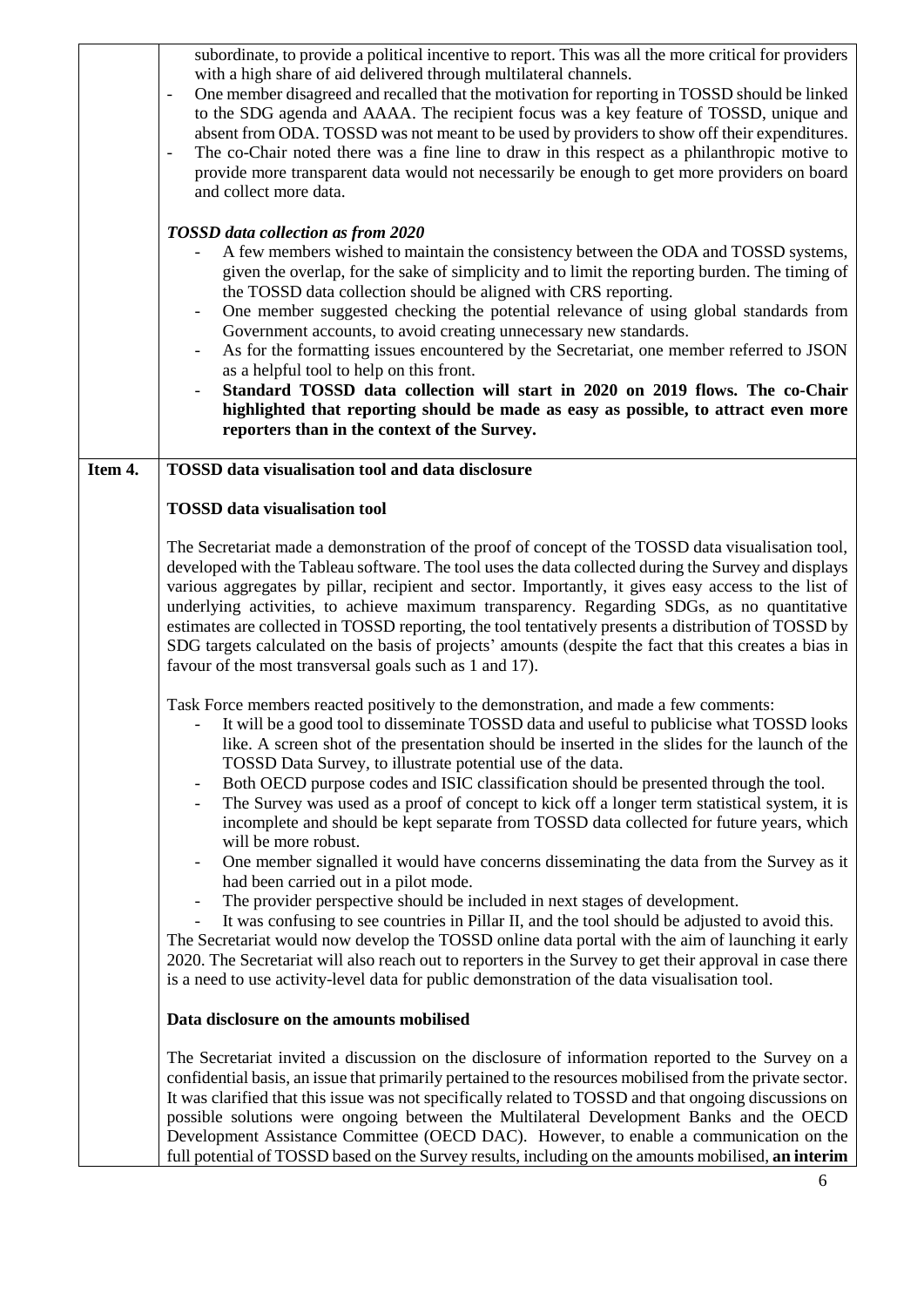|         | solution was proposed pending conclusion of these ongoing discussions. The proposed solution<br>consisted in presenting data on mobilisation only aggregated, by recipient country and in<br>combination with one of the following dimensions: the leveraging instrument, sector or SDG focus.<br>The Task Force members generally agreed with the proposed interim solution.<br>One member welcomed the decision to leave the discussion about the confidentiality of<br>mobilisation data outside the TOSSD Task Force.<br>Some members recalled the transparency ambition of TOSSD and the relevance of this<br>information from a recipient perspective.<br>Some members suggested that, should there be a need for an interim solution, it should be<br>of limited duration and considered as the minimum level of detail acceptable for TOSSD<br>publication purposes.<br>The Task Force concluded that in TOSSD, by default, data on mobilisation would be fully disclosed<br>at the activity-level in line with the Reporting Instructions. However, it was also agreed that the<br>Secretariat would contact each individual country or organisation having included data on<br>mobilisation in their Survey responses to check whether activity-level information should be treated<br>as confidential or not. If confidentiality provisions should be applied, the data would be aggregated<br>in TOSSD publications with the understanding that the proposed interim solution should be<br>considered as the minimum level of detail required. |
|---------|------------------------------------------------------------------------------------------------------------------------------------------------------------------------------------------------------------------------------------------------------------------------------------------------------------------------------------------------------------------------------------------------------------------------------------------------------------------------------------------------------------------------------------------------------------------------------------------------------------------------------------------------------------------------------------------------------------------------------------------------------------------------------------------------------------------------------------------------------------------------------------------------------------------------------------------------------------------------------------------------------------------------------------------------------------------------------------------------------------------------------------------------------------------------------------------------------------------------------------------------------------------------------------------------------------------------------------------------------------------------------------------------------------------------------------------------------------------------------------------------------------------------------------------------------------|
| Item 5. | Outreach and dissemination of TOSSD survey results                                                                                                                                                                                                                                                                                                                                                                                                                                                                                                                                                                                                                                                                                                                                                                                                                                                                                                                                                                                                                                                                                                                                                                                                                                                                                                                                                                                                                                                                                                         |
|         | The Secretariat provided a stock-take of recent and upcoming outreach activities. The Task Force                                                                                                                                                                                                                                                                                                                                                                                                                                                                                                                                                                                                                                                                                                                                                                                                                                                                                                                                                                                                                                                                                                                                                                                                                                                                                                                                                                                                                                                           |
|         | agreed on:                                                                                                                                                                                                                                                                                                                                                                                                                                                                                                                                                                                                                                                                                                                                                                                                                                                                                                                                                                                                                                                                                                                                                                                                                                                                                                                                                                                                                                                                                                                                                 |
|         | Intensifying efforts on work stream 3 of the work plan until March 2020 (i.e. having<br>TOSSD integrated in the SDG indicator framework and transferring or sharing the<br>ownership of TOSSD with the UN).                                                                                                                                                                                                                                                                                                                                                                                                                                                                                                                                                                                                                                                                                                                                                                                                                                                                                                                                                                                                                                                                                                                                                                                                                                                                                                                                                |
|         | Carrying out proposed outreach activities:<br>IAEG-SDGs meeting in Addis-Ababa on 24-25 October: all members were<br>$\circ$                                                                                                                                                                                                                                                                                                                                                                                                                                                                                                                                                                                                                                                                                                                                                                                                                                                                                                                                                                                                                                                                                                                                                                                                                                                                                                                                                                                                                               |
|         | invited to make contact with their IAEG-SDGs representative to brief them and                                                                                                                                                                                                                                                                                                                                                                                                                                                                                                                                                                                                                                                                                                                                                                                                                                                                                                                                                                                                                                                                                                                                                                                                                                                                                                                                                                                                                                                                              |
|         | ensure that positive feedback is provided on TOSSD at that meeting, so that TOSSD                                                                                                                                                                                                                                                                                                                                                                                                                                                                                                                                                                                                                                                                                                                                                                                                                                                                                                                                                                                                                                                                                                                                                                                                                                                                                                                                                                                                                                                                          |
|         | is ultimately included in the global monitoring framework of the SDGs. This is<br>particularly the case for Brazil, Canada, Colombia, France, Ghana, Japan and                                                                                                                                                                                                                                                                                                                                                                                                                                                                                                                                                                                                                                                                                                                                                                                                                                                                                                                                                                                                                                                                                                                                                                                                                                                                                                                                                                                             |
|         | Sweden who have actual representatives in the group. Brazil, Sweden and the US                                                                                                                                                                                                                                                                                                                                                                                                                                                                                                                                                                                                                                                                                                                                                                                                                                                                                                                                                                                                                                                                                                                                                                                                                                                                                                                                                                                                                                                                             |
|         | specifically confirmed during the meeting that they would support TOSSD.                                                                                                                                                                                                                                                                                                                                                                                                                                                                                                                                                                                                                                                                                                                                                                                                                                                                                                                                                                                                                                                                                                                                                                                                                                                                                                                                                                                                                                                                                   |
|         | Countries that are observers to the IAEG-SDGs should also be engaged. It was                                                                                                                                                                                                                                                                                                                                                                                                                                                                                                                                                                                                                                                                                                                                                                                                                                                                                                                                                                                                                                                                                                                                                                                                                                                                                                                                                                                                                                                                               |
|         | decided that the Secretariat would attend the meeting to help inform IAEG-<br>SDGs representatives. Japan asked that specific comments be prepared to                                                                                                                                                                                                                                                                                                                                                                                                                                                                                                                                                                                                                                                                                                                                                                                                                                                                                                                                                                                                                                                                                                                                                                                                                                                                                                                                                                                                      |
|         | explain the rationale and usefulness of Pillar II of TOSSD. All members should                                                                                                                                                                                                                                                                                                                                                                                                                                                                                                                                                                                                                                                                                                                                                                                                                                                                                                                                                                                                                                                                                                                                                                                                                                                                                                                                                                                                                                                                             |
|         | advocate for the whole framework (both Pillar I and II) to be included.                                                                                                                                                                                                                                                                                                                                                                                                                                                                                                                                                                                                                                                                                                                                                                                                                                                                                                                                                                                                                                                                                                                                                                                                                                                                                                                                                                                                                                                                                    |
|         | 13th Session of the Committee of Directors Generals of National Statistics<br>$\circ$                                                                                                                                                                                                                                                                                                                                                                                                                                                                                                                                                                                                                                                                                                                                                                                                                                                                                                                                                                                                                                                                                                                                                                                                                                                                                                                                                                                                                                                                      |
|         | Offices under the African Union, 17-23 November, Tunis: Members should brief<br>their national Statisticians to speak positively about TOSSD at that meeting (Burkina                                                                                                                                                                                                                                                                                                                                                                                                                                                                                                                                                                                                                                                                                                                                                                                                                                                                                                                                                                                                                                                                                                                                                                                                                                                                                                                                                                                      |
|         | Faso, Ghana, Nigeria, Senegal, South Africa, Tunisia). The Task Force co-Chair will                                                                                                                                                                                                                                                                                                                                                                                                                                                                                                                                                                                                                                                                                                                                                                                                                                                                                                                                                                                                                                                                                                                                                                                                                                                                                                                                                                                                                                                                        |
|         | also reach out to other regions to support similar briefings.                                                                                                                                                                                                                                                                                                                                                                                                                                                                                                                                                                                                                                                                                                                                                                                                                                                                                                                                                                                                                                                                                                                                                                                                                                                                                                                                                                                                                                                                                              |
|         | The first Global Refugee Forum, to be held on 17-18 December 2019 in Geneva,<br>$\circ$<br><b>Switzerland:</b> Members are invited to volunteer for a possible speaking role at a                                                                                                                                                                                                                                                                                                                                                                                                                                                                                                                                                                                                                                                                                                                                                                                                                                                                                                                                                                                                                                                                                                                                                                                                                                                                                                                                                                          |
|         | planned TOSSD side-event.                                                                                                                                                                                                                                                                                                                                                                                                                                                                                                                                                                                                                                                                                                                                                                                                                                                                                                                                                                                                                                                                                                                                                                                                                                                                                                                                                                                                                                                                                                                                  |
|         | A briefing to the Africa group on TOSSD, combined with a launch event of the<br>$\circ$                                                                                                                                                                                                                                                                                                                                                                                                                                                                                                                                                                                                                                                                                                                                                                                                                                                                                                                                                                                                                                                                                                                                                                                                                                                                                                                                                                                                                                                                    |
|         | Burkina Faso TOSSD pilot in New York: Members of the Africa Group (Burkina                                                                                                                                                                                                                                                                                                                                                                                                                                                                                                                                                                                                                                                                                                                                                                                                                                                                                                                                                                                                                                                                                                                                                                                                                                                                                                                                                                                                                                                                                 |
|         | Faso, Ghana, Nigeria, Senegal and South Africa) should volunteer to take the lead<br>in the organisation of these briefings, with the support of the Secretariat. Canada                                                                                                                                                                                                                                                                                                                                                                                                                                                                                                                                                                                                                                                                                                                                                                                                                                                                                                                                                                                                                                                                                                                                                                                                                                                                                                                                                                                   |
|         | and Burkina Faso volunteered to support the briefing for Africa.                                                                                                                                                                                                                                                                                                                                                                                                                                                                                                                                                                                                                                                                                                                                                                                                                                                                                                                                                                                                                                                                                                                                                                                                                                                                                                                                                                                                                                                                                           |
|         | A briefing to the Asia-Pacific group in New York, combined with a launch event<br>$\circ$                                                                                                                                                                                                                                                                                                                                                                                                                                                                                                                                                                                                                                                                                                                                                                                                                                                                                                                                                                                                                                                                                                                                                                                                                                                                                                                                                                                                                                                                  |
|         | of the Indonesia pilot and, if confirmed, announcement of Bangladesh pilot:                                                                                                                                                                                                                                                                                                                                                                                                                                                                                                                                                                                                                                                                                                                                                                                                                                                                                                                                                                                                                                                                                                                                                                                                                                                                                                                                                                                                                                                                                |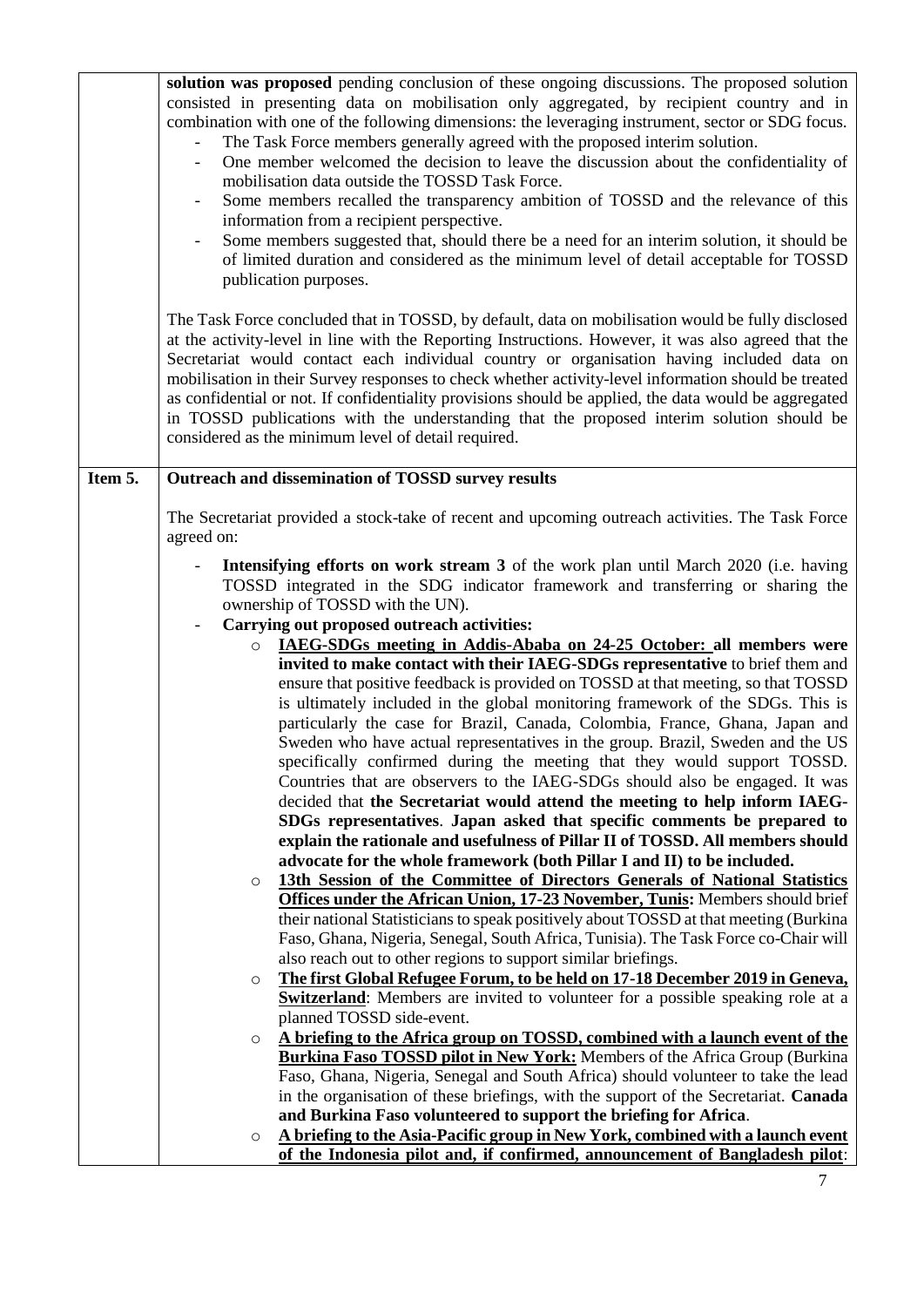|         | Indonesia and Bangladesh could take the lead with other members of the Asia-<br>Pacific Group: Philippines and Timor Leste. Japan and Indonesia stated they<br>could support this event by facilitating contacts with the Japanese and<br><b>Indonesian delegations in New York.</b><br>UN StatCom in March 2020: the next meeting of the Task Force will discuss<br>$\circ$<br>specific engagement activities based on the results of the IAEG-SDGs process.<br>Multi-stakeholder Forum on Science, Technology and Innovation for the SDGs<br>$\circ$<br>(13 May 2020) back to back with UN Development Cooperation Forum (14<br>May): TOSSD could be presented at the 13 May event and be included on the<br>agenda of the DCF. The Secretariat will reach out to UNDESA, which organises<br>the DCF. |
|---------|---------------------------------------------------------------------------------------------------------------------------------------------------------------------------------------------------------------------------------------------------------------------------------------------------------------------------------------------------------------------------------------------------------------------------------------------------------------------------------------------------------------------------------------------------------------------------------------------------------------------------------------------------------------------------------------------------------------------------------------------------------------------------------------------------------|
|         | Influencing the FfD Forum and HLPF outcome documents: the HLPF outcome<br>$\overline{\phantom{a}}$<br>documents will be debated well in advance of the April FfD and July 2020 HLPF and it will<br>be important to review the wording and advocate early on for the inclusion of TOSSD in the<br>documents.                                                                                                                                                                                                                                                                                                                                                                                                                                                                                             |
|         | The Secretariat will be in contact with UNDESA so that TOSSD is reflected in the<br>upcoming 2020 Financing for Sustainable Development Report of the Inter-Agency<br>Task Force on Financing for Development (IATF on FfD).                                                                                                                                                                                                                                                                                                                                                                                                                                                                                                                                                                            |
|         | In addition, it was suggested that the upcoming strategy paper (see Item 6.) should include a<br>communication plan and a clear strategy of what the Task Force will seek to achieve if TOSSD<br>is not integrated in the SDG framework and/or not taken up by the UN.                                                                                                                                                                                                                                                                                                                                                                                                                                                                                                                                  |
| Item 6. | TOSSD governance issues and preparing for 2020                                                                                                                                                                                                                                                                                                                                                                                                                                                                                                                                                                                                                                                                                                                                                          |
|         | 1/ Expansion of the membership:                                                                                                                                                                                                                                                                                                                                                                                                                                                                                                                                                                                                                                                                                                                                                                         |
|         | In line with the objective of increasing ownership of TOSSD at the global level, the Task Force in<br>its new Terms of reference has agreed to expand its membership. Task Force members discussed<br>the expansion of the Task Force based on a presentation circulated ahead of the meeting.                                                                                                                                                                                                                                                                                                                                                                                                                                                                                                          |
|         | - One member stressed that the ownership of a country toward TOSSD was critical and more<br>important than the country's positioning on the international agenda. Another member was of the<br>view that countries that are influential in the G77 group should be targeted. Two members added that<br>the personality of the representative was key to the success of the Task Force and of TOSSD.<br>- The co-Chair informed that, based on discussions at the last Task Force meeting, he had approached<br>Romania and is waiting for a response.<br>- One member indicated that with an increasing membership the Task Force may have to rethink the                                                                                                                                               |
|         | governance: when the group becomes bigger, it becomes harder to hold meaningful discussions.                                                                                                                                                                                                                                                                                                                                                                                                                                                                                                                                                                                                                                                                                                            |
|         | It was agreed that the co-Chairs and the Secretariat will gradually approach a number of countries<br>and organisations with a view to expand the Task Force membership. Members also agreed to invite<br>a CSO representative as an observer to the Task Force.                                                                                                                                                                                                                                                                                                                                                                                                                                                                                                                                        |
|         | 2/ Business model and financing options                                                                                                                                                                                                                                                                                                                                                                                                                                                                                                                                                                                                                                                                                                                                                                 |
|         | Participants were invited to react to the paper which presented the various options for a future<br>business model for the TOSSD Task Force.                                                                                                                                                                                                                                                                                                                                                                                                                                                                                                                                                                                                                                                            |
|         | Members supported the three core functions as defined by the Secretariat: i) The collection and<br>processing of TOSSD data; ii) Online publishing of TOSSD data, communications and outreach; and<br>iii) Maintenance of the TOSSD standard through the organisation of Task Force meetings.                                                                                                                                                                                                                                                                                                                                                                                                                                                                                                           |
|         | As for the two additional functions proposed (the production of analytical reports using TOSSD data<br>and the provision of advisory services to recipient and provider countries for collecting and reporting<br>TOSSD data), the Task Force had diverging views. Therefore, the Secretariat will prepare additional                                                                                                                                                                                                                                                                                                                                                                                                                                                                                   |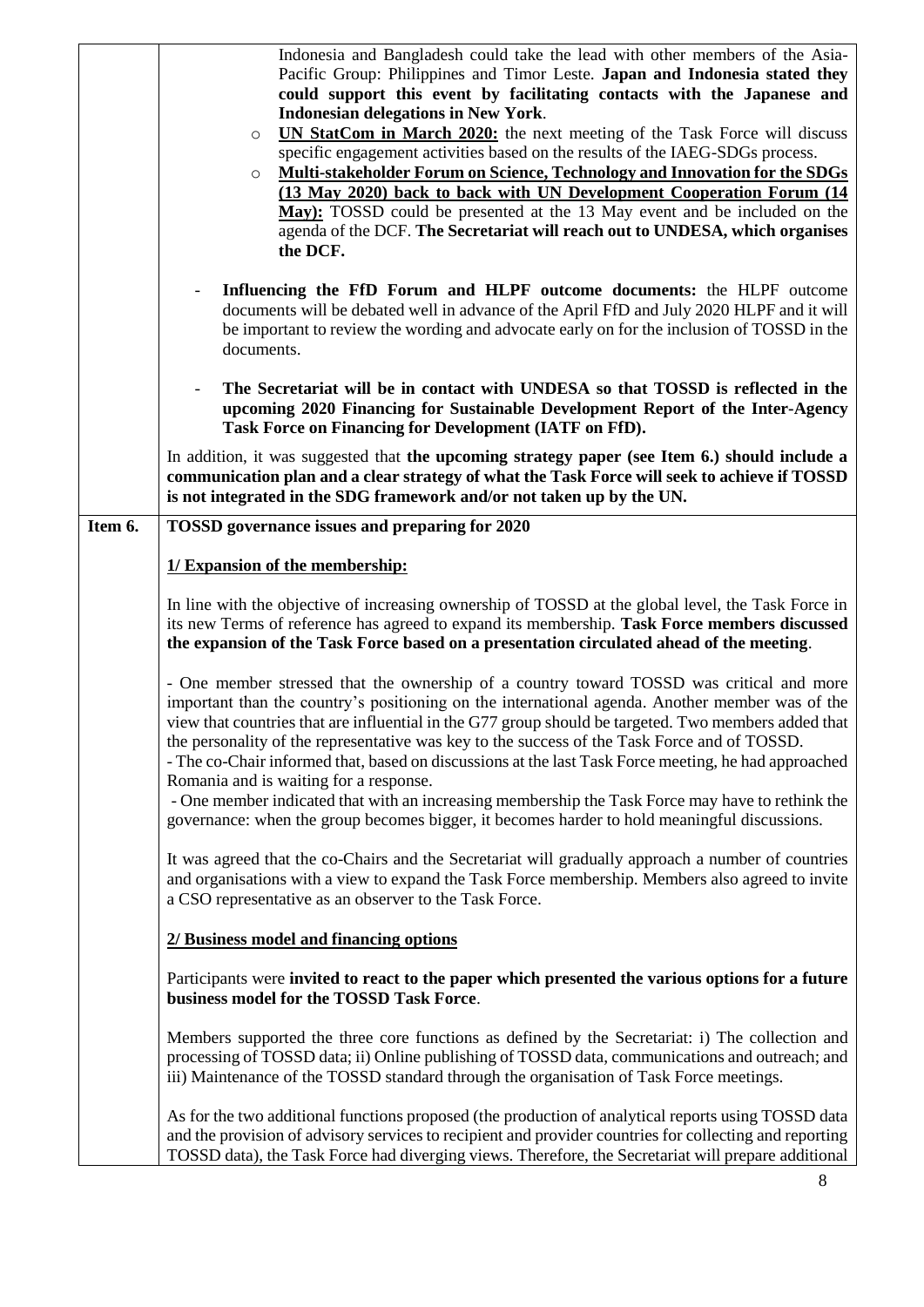|         | background material (e.g. costs involved) and undertake further research (e.g. on the potential effects<br>of the analytical reports in terms of advocacy) to facilitate an informed discussion on these aspects<br>within the Task Force.                                                                                                                                                                                                                                                                                                                                                                                                                                                                                                                                                                                                                                                                                                                                                                                                                                                                                                                                                                                                                                                                                                                                                                                                                                      |
|---------|---------------------------------------------------------------------------------------------------------------------------------------------------------------------------------------------------------------------------------------------------------------------------------------------------------------------------------------------------------------------------------------------------------------------------------------------------------------------------------------------------------------------------------------------------------------------------------------------------------------------------------------------------------------------------------------------------------------------------------------------------------------------------------------------------------------------------------------------------------------------------------------------------------------------------------------------------------------------------------------------------------------------------------------------------------------------------------------------------------------------------------------------------------------------------------------------------------------------------------------------------------------------------------------------------------------------------------------------------------------------------------------------------------------------------------------------------------------------------------|
|         | In terms of the three financing options proposed, the following conclusions can be drawn from the<br>discussion:                                                                                                                                                                                                                                                                                                                                                                                                                                                                                                                                                                                                                                                                                                                                                                                                                                                                                                                                                                                                                                                                                                                                                                                                                                                                                                                                                                |
|         | - The final solution could be a mix of the three options proposed.<br>- The "Voluntary contributions" option is possible for many countries, as long as there is a work plan<br>and budget attached. Some activities could be core and others "optional" based on available funding.<br>- The "fee-based" option, which works in the IATI context, would need to be differentiated and<br>should rather be called a "contribution-based" system. One member opposed to this system.<br>- The "endowment fund" option would require a large sum of money to be able to generate sufficient<br>returns to maintain core activities. However, a regular fund where several contributors would provide<br>funding could work. It was suggested that the G7 countries could contribute to such a fund since they<br>had supported TOSSD at the political level in the G7 summit in July. Very large Foundations (HP,<br>Gates) could also help in this regard.                                                                                                                                                                                                                                                                                                                                                                                                                                                                                                                       |
|         | The Task Force therefore called for a strategy paper that would outline the various options and related<br>costs, including of the optional functions proposed by the Secretariat. The paper could also include<br>a section detailing at least three different scenarios:<br>- If TOSSD is included in the SDG framework, and finds a UN home / UN custodian agency.<br>- If TOSSD is included in the SDG framework, but does not find a UN home / UN custodian agency.<br>- If TOSSD is not included in the SDG framework, and does not find a UN home / UN custodian<br>agency.<br>The strategy paper would be prepared by the co-Chairs with support of interested Task Force<br>members.                                                                                                                                                                                                                                                                                                                                                                                                                                                                                                                                                                                                                                                                                                                                                                                   |
| Item 7. |                                                                                                                                                                                                                                                                                                                                                                                                                                                                                                                                                                                                                                                                                                                                                                                                                                                                                                                                                                                                                                                                                                                                                                                                                                                                                                                                                                                                                                                                                 |
|         | <b>Highlights of the Indonesia pilot</b>                                                                                                                                                                                                                                                                                                                                                                                                                                                                                                                                                                                                                                                                                                                                                                                                                                                                                                                                                                                                                                                                                                                                                                                                                                                                                                                                                                                                                                        |
|         | Indonesia presented the preliminary highlights of the TOSSD pilot study carried out in August 2019.<br>The discussion that followed included the following elements:<br>The Task Force thanked Indonesia for hosting the pilot study and the representative of the<br>country Ibu Winny for her presentation.<br>Indonesia confirmed that their South-South and Triangular Cooperation (SSTC) Report<br>includes project-by-project details. SSTC is likely to be under reported because some line<br>ministries do not yet report on their activities. The latest version of the report is for 2017 and<br>the 2018 report is currently under preparation. The Secretariat commented on the available<br>SSTC figures and highlighted that even if the budgets appear small, the actual activity<br>descriptions in the Indonesia SSTC report demonstrate that the contributions are important.<br>The Secretariat will include the Indonesian projects in the TOSSD Data Survey.<br>Indonesia confirmed that TOSSD will fill a data gap for the country. Indonesia is interested<br>$\qquad \qquad \blacksquare$<br>in getting data from all actors on the support for SDGs. TOSSD will be used for the purpose<br>of evaluating and monitoring the implementation of the SDGs in Indonesia. Indonesia is also<br>building its aid agency and moving from a recipient to a provider positioning. TOSSD can<br>help structure its co-operation institutionally in this regard. |
| Item 8. | Update on the peace and security pilot                                                                                                                                                                                                                                                                                                                                                                                                                                                                                                                                                                                                                                                                                                                                                                                                                                                                                                                                                                                                                                                                                                                                                                                                                                                                                                                                                                                                                                          |
|         | The Secretariat provided an update on the pilot, including TOSSD estimates on peace and security<br>as well as further information on expenditures by specific bilateral and multilateral providers in this<br>area. It also presented a review of peace and security activities reported in the Survey. Main updates<br>included:<br>More in-depth consultations had been carried out with the French authorities, to investigate                                                                                                                                                                                                                                                                                                                                                                                                                                                                                                                                                                                                                                                                                                                                                                                                                                                                                                                                                                                                                                              |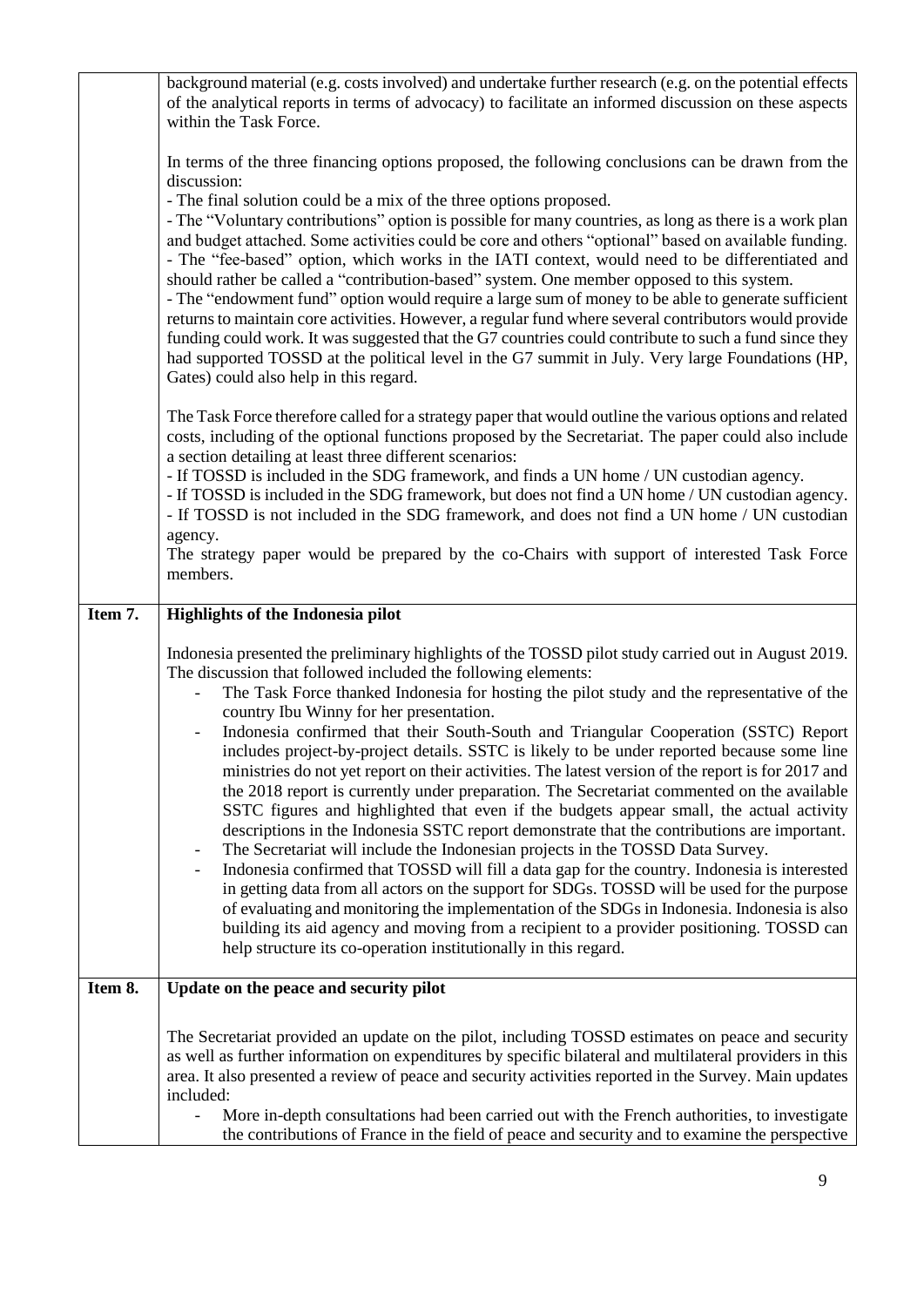|         | of the country on their link with the SDGs. The consultations had confirmed the relevance<br>of the eligibility criteria agreed in June 2019 and included in the Reporting Instructions.<br>Two multilateral providers active in the field of peace and security were presented in more<br>detail:<br>The UN secretariat had its entire budget of USD 2.8 billion linked to the SDGs,<br>$\circ$<br>with many parts relating to SDG 16: Political affairs (Department of Political and<br>Peacebuilding Affairs, Special political missions, Peacebuilding Support Office, UN<br>Office of Counter-Terrorism, United Nations Office to the African Union); Office<br>for Disarmament Affairs; Peacekeeping operations; UN Office on Drugs & Crime.<br>Interpol had a total budget of EUR 124.3 million in 2017. It had adopted seven<br>$\circ$<br>Global Policing Goals aligned with the Agenda 2030. It had expressed great interest<br>in the TOSSD measure and was currently assessing its ability to report.<br>The review of activities reported in the Survey highlighted examples that comply with the<br>$\qquad \qquad \blacksquare$<br>eligibility criteria but also examples that do not comply with the criteria (adopted after the<br>Survey was conducted), mostly because they involve kinetic support.<br>The report is scheduled to be published in the course of October.                                                                                                                                                                                                                                                                                                                                                                                                                                                          |
|---------|-------------------------------------------------------------------------------------------------------------------------------------------------------------------------------------------------------------------------------------------------------------------------------------------------------------------------------------------------------------------------------------------------------------------------------------------------------------------------------------------------------------------------------------------------------------------------------------------------------------------------------------------------------------------------------------------------------------------------------------------------------------------------------------------------------------------------------------------------------------------------------------------------------------------------------------------------------------------------------------------------------------------------------------------------------------------------------------------------------------------------------------------------------------------------------------------------------------------------------------------------------------------------------------------------------------------------------------------------------------------------------------------------------------------------------------------------------------------------------------------------------------------------------------------------------------------------------------------------------------------------------------------------------------------------------------------------------------------------------------------------------------------------------------------------------------------------------------------------------|
|         |                                                                                                                                                                                                                                                                                                                                                                                                                                                                                                                                                                                                                                                                                                                                                                                                                                                                                                                                                                                                                                                                                                                                                                                                                                                                                                                                                                                                                                                                                                                                                                                                                                                                                                                                                                                                                                                       |
|         | The Task Force reacted as follows:<br>One member suggested verifying the eligibility under TOSSD of non-ODA eligible projects<br>from the Casebook on peace and security. One member noted cybersecurity was an<br>interesting topic to highlight.<br>One member advised that, going forward, the publication of TOSSD data on peace and<br>$\overline{\phantom{a}}$<br>security should be accompanied with a narrative to emphasize the safeguards put in place,<br>to dispel potential concerns e.g. by CSOs.                                                                                                                                                                                                                                                                                                                                                                                                                                                                                                                                                                                                                                                                                                                                                                                                                                                                                                                                                                                                                                                                                                                                                                                                                                                                                                                                       |
|         | Two members commented on the eligibility criteria for peace and security in the Reporting                                                                                                                                                                                                                                                                                                                                                                                                                                                                                                                                                                                                                                                                                                                                                                                                                                                                                                                                                                                                                                                                                                                                                                                                                                                                                                                                                                                                                                                                                                                                                                                                                                                                                                                                                             |
|         | instructions, Annex E:<br>One member recommended two changes in the section on peacekeeping operations, first bullet:<br>change "consent of the main parties to the conflict" by "consent of the legitimate state authorities<br>to the conflict" and change "a peacekeeping operation mandated to support that process" by "a<br>peacekeeping operation <i>authorised</i> to support that process". The changes were required to<br>recognise that an operation such as AMISOM was eligible (authorised by a UN Security Council<br>resolution but not mandated <i>per se</i> ). Also, a "party" in the UN context meant a "state", but taken<br>out of context the word could be wrongly considered covering non-state actors as well.<br>One member was worried that the eligibility criterion i) on engaging with partner countries'<br>military was too subjective. It would not allow unbiased and neutral assessment of projects, and<br>risked politicising the process of reporting. In particular, it was not clear who would be entitled<br>to verify compliance with "credible" and "ethically-balanced" references. The member urged to<br>instead refer to existing UN endorsed parameters (e.g. UN Conventions), as was the case for the<br>other topics covered under peace and security.<br>The Secretariat recommended not to change the text presenting the three basic principles<br>$\overline{\phantom{a}}$<br>of UN peacekeeping operations, as this was the exact text used by the UN; it would look for<br>alternative wording to cover the two changes requested on peacekeeping. The Secretariat<br>would also develop more neutral and objective language for the eligibility criterion i) on<br>the engagement with partner countries' military. A proposal would be discussed by the<br>Task Force at its next meeting. |
| Item 9. | Feedback on the Reporting Instructions since the 8 <sup>th</sup> Task Force meeting                                                                                                                                                                                                                                                                                                                                                                                                                                                                                                                                                                                                                                                                                                                                                                                                                                                                                                                                                                                                                                                                                                                                                                                                                                                                                                                                                                                                                                                                                                                                                                                                                                                                                                                                                                   |
|         | The Secretariat presented possible adjustments or additions to the existing text of the Reporting<br>Instructions for a number of topics. These changes had already been discussed in prior meetings (e.g.<br>$7th$ and $8th$ Task Force meetings) and were considered essential for compiling data in a comprehensive<br>manner.                                                                                                                                                                                                                                                                                                                                                                                                                                                                                                                                                                                                                                                                                                                                                                                                                                                                                                                                                                                                                                                                                                                                                                                                                                                                                                                                                                                                                                                                                                                     |
|         | Members generally agreed with the Secretariat's proposals to:                                                                                                                                                                                                                                                                                                                                                                                                                                                                                                                                                                                                                                                                                                                                                                                                                                                                                                                                                                                                                                                                                                                                                                                                                                                                                                                                                                                                                                                                                                                                                                                                                                                                                                                                                                                         |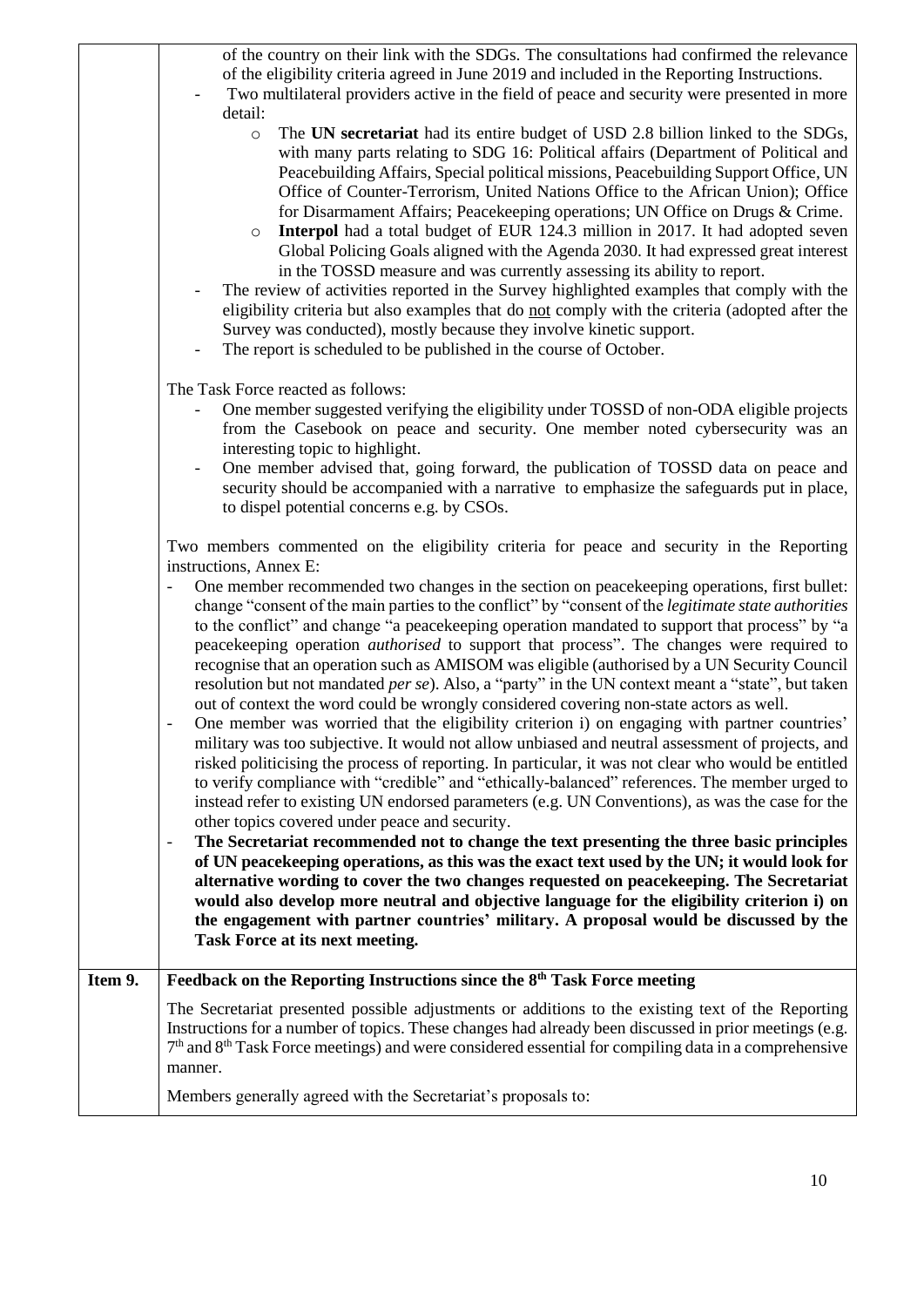|          | Adjust the preamble of the Reporting Instructions to add a reference to the "United"<br>Nations Charter and international law". However, one member suggested to slightly<br>revise the proposed change as follows (new/revised text in bold):<br>"In line with inherent thrust of the $SDGs - to$ promote a more sustainable, equitable and<br>prosperous world for all people – this statistical framework assumes that all resources<br>captured therein eomply should be provided consistent with prevailing global and regional<br>economic, environmental and social standards and disciplines, with development co-<br>operation effectiveness principles as well as with the United Nations Charter and<br><b>International Law."</b><br>Add sub-categories in the TOSSD modality for "support to refugees" so as to enable the<br>$\bullet$<br>distinction between activities taking place in the provider country (during the first 12 months<br>and after 12 months), in other countries of asylum and in the country of origin of the refugees.<br>Include the methodology developed by the Secretariat, and piloted through the survey,<br>$\bullet$<br>to calculate the administrative costs. However, the Task Force agreed to present this<br>methodology as an alternative to reporting exact figures (which should be the default).<br>Adopt in TOSSD the revised description of triangular co-operation developed by the<br>$\bullet$<br>OECD DAC based on the BAPA+40 outcome document. |
|----------|-------------------------------------------------------------------------------------------------------------------------------------------------------------------------------------------------------------------------------------------------------------------------------------------------------------------------------------------------------------------------------------------------------------------------------------------------------------------------------------------------------------------------------------------------------------------------------------------------------------------------------------------------------------------------------------------------------------------------------------------------------------------------------------------------------------------------------------------------------------------------------------------------------------------------------------------------------------------------------------------------------------------------------------------------------------------------------------------------------------------------------------------------------------------------------------------------------------------------------------------------------------------------------------------------------------------------------------------------------------------------------------------------------------------------------------------------------------------------------------------------------------|
|          | Introduce a supplementary data file for reporting on resources mobilised from the<br>private sector to enable the quality assurance work of the Secretariat (remove double<br>counting), and <b>deactivate data field <math>n^{\circ}29</math></b> (names of co-financiers is confidential).<br>Adjust Annex E of the Reporting Instructions to remove the reference to further<br>$\bullet$<br>discussion needed with the climate stakeholders. The Secretariat reported back from a<br>positive consultation with the UNFCCC Secretariat on the inclusion in TOSSD of climate<br>mitigation actions in provider countries. The UNFCCC Secretariat had mentioned that they<br>were not collecting such data and that it would constitute useful information. One member<br>expressed concerns about the possible overlap between the data collected on climate<br>mitigation activities in the TOSSD and by the UNFCCC. However, after further<br>clarifications by the Secretariat on its consultation with the UNFCCC, the said member<br>finally agreed with the proposed language.                                                                                                                                                                                                                                                                                                                                                                                                                     |
|          | However, for the following proposals, members suggested additional adjustments / revisions:<br>Scholarships and imputed student costs. Members expressed diverging views regarding<br>$\bullet$<br>the Secretariat's proposal to include these two types of support in TOSSD pillar II. In a spirit<br>of consensus, the Task Force agreed that scholarships would be reportable in pillar I and<br>imputed student costs would fall under pillar II. Regarding the inclusion of an aspirational<br>principle to avoid risk of brain drain in developing countries, members were in favour of<br>keeping the text aspirational. The Secretariat will develop new text along the lines suggested<br>by one member.<br><b>Reporting on debt relief in TOSSD.</b> One member suggested that the Secretariat develops<br>$\bullet$<br>a revised text, in particular to clarify that only the interest cancelled (or capitalised in case<br>of debt rescheduling) would be recorded in TOSSD gross figures. Amounts of principal<br>cancelled would be reportable only if a claim is cancelled or rescheduled by a third country.<br>Inclusion of a new modality for "research and development". Some members expressed<br>$\bullet$<br>concerns about the risk of creating redundancy and conflicting information in the taxonomies<br>(e.g. in sector codes and modalities). The Task Force requested the Secretariat to work on a<br>revised proposal.                                                        |
| Item 10. | In addition, one participant indicated that, in its view, there was no regional or global consensus on<br>the concept of "international public goods". The participant suggested adding a footnote in<br>paragraph 15 of the Reporting Instructions to recognise that "not all countries have adopted this<br>concept". Other members needed to consult their colleagues and reflect on this proposal; they did<br>not want to undermine the definition of an IPG. The subject would be further discussed at the next<br>Task Force meeting.<br>Wrap-up and next steps                                                                                                                                                                                                                                                                                                                                                                                                                                                                                                                                                                                                                                                                                                                                                                                                                                                                                                                                      |